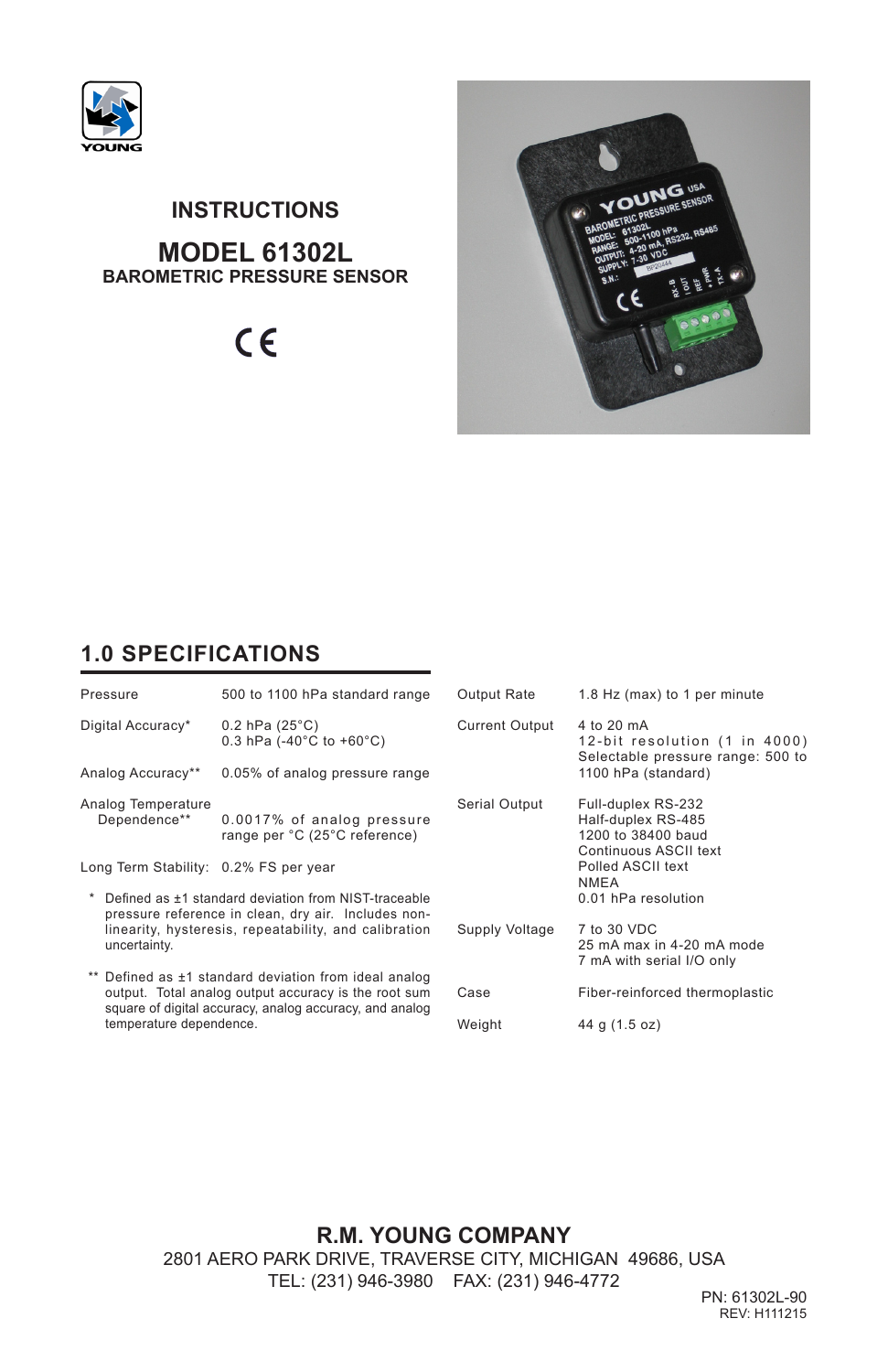# **2.0 INTRODUCTION**

MODEL 61302L Barometric Pressure Sensor is a versatile electronic barometer featuring high accuracy, low power, wide operating temperature range, and calibrated 4-20 mA output, and RS-232/485 serial data I/O.

The 4-20 mA output and RS-485 serial I/O make the 61302L ideal for commercial and industrial applications that commonly use these signals.

Full scale current output may be set to span any portion of the 500 to 1100 hPa operating range. Serial output options include continuous or polled ASCII text output or NMEA marine output. The sensor is supplied with the following standard configuration:

Current Output 4-20  $mA = 500$  to 1100 hPa RS-232 Continous ASCII text output 10 samples averaged

1.8 Hz update rate

# **3.0 INSTALLATION**

The sensor operates over a temperature range of -40°C to +60°C and must remain dry. Electrical connections are made with the 5-position terminal plug included with the sensor. Jumper settings may be used to select operating options. Access jumpers by loosening two screws in the sensor enclosure and removing the cover. See Appendix A for wiring details and jumper settings.

## **4.0 OPERATION**

Operation begins approximately 1 second after power is applied. Output will appear after a delay determined by the number of samples averaged and the output rate. With default values (1.8 Hz output and 10 samples averaged), output begins after an initial 5 second delay then remains continuous at the 1.8 Hz rate. Parameters for output rate and number of samples averaged may be changed using software commands.

## **4.1 CURRENT OUTPUT**

Calibrated 4-20 mA current output is always active. The connection scheme appears in the Appendix A Wiring Diagram.

The current output scale may be mapped to any part of the 500 to 1100 hPa pressure range using the IOUT HI and IOUT LO software parameters. The standard setting maps 4 to 20 mA with 500 to 1100 hPa. With this setting:

 $hPa = 37.5$  \* mA + 350 Effective resolution is about 0.15 hPa

Greater effective resolution may be achieved by mapping the current output to a narrower range of pressure with the IOUT HI and IOUT LO parameters. For example, with IOUT LO set to 950 hPa and IOUT HI set to 1050 hPa:

 $hPa = 6.25$  \* mA + 925 Effective resolution is about 0.025 hPa

Please see section 4.3 below for details on changing the IOUT HI and LO parameters.

## **4.2 SERIAL OUTPUT**

The 61302L may be configured for either full-duplex RS-232 or half-duplex RS-485 serial communication. For RS-232 serial communication, both jumpers at P3 must be in position '2'. For RS-485 serial communication, both jumpers at P3 must be in position '4'. Jumper location details appear in the Appendix A Wiring Diagram.

Standard baud rate is 9600 but any of several available baud rates between 1200 and 38400 may be used.

Jumpers at P1 and software parameter settings determine serial output format.

| Format                                 | <b>Description</b>                                   |  |  |
|----------------------------------------|------------------------------------------------------|--|--|
| Continuous ASCII<br>Text<br>(standard) | 9600 baud<br>10 sample average<br>1.8 Hz output      |  |  |
| Polled ASCII Text                      | 9600 baud<br>10 sample average<br>Output when polled |  |  |
| Marine NMEA                            | 4800 baud<br>10 sample average<br>1 Hz output        |  |  |
| Software                               | Output parameters determined by<br>software settings |  |  |

See Appendix A Wiring Diagram for details on jumper P1 configuration options and serial output examples.

In POLLED ASCII mode, the unit sends data only after receiving a poll command. The poll command is Ma! where 'a' is the address value. The standard address is '0' (ASCII 48) for a poll command of M0! Please see section 4.3 for details on changing the poll address.

Upon receiving a properly addressed poll command, the unit immediately sends data.

## **4.3 SOFTWARE COMMANDS**

Software commands sent via serial communication may be used to set operational parameters. The sensor must be configured for serial communication and connected to a PC or other compatible device using a program like HyperTerm.

#### **New settings are stored in temporary memory and must be burned to flash with command CMD420 to be retained.**

Note that the P1 jumper must be configured for SOFTWARE format to change baud rate, sample average count, and output rate parameters.

Although the sensor may receive commands at any time, measurement output may be paused by sending three ESC (ASCII 27) characters or CMD300 1. While paused, COMMAND mode is indicated by a ">" prompt. All commands must be terminated with a carriage return CR (ASCII 13).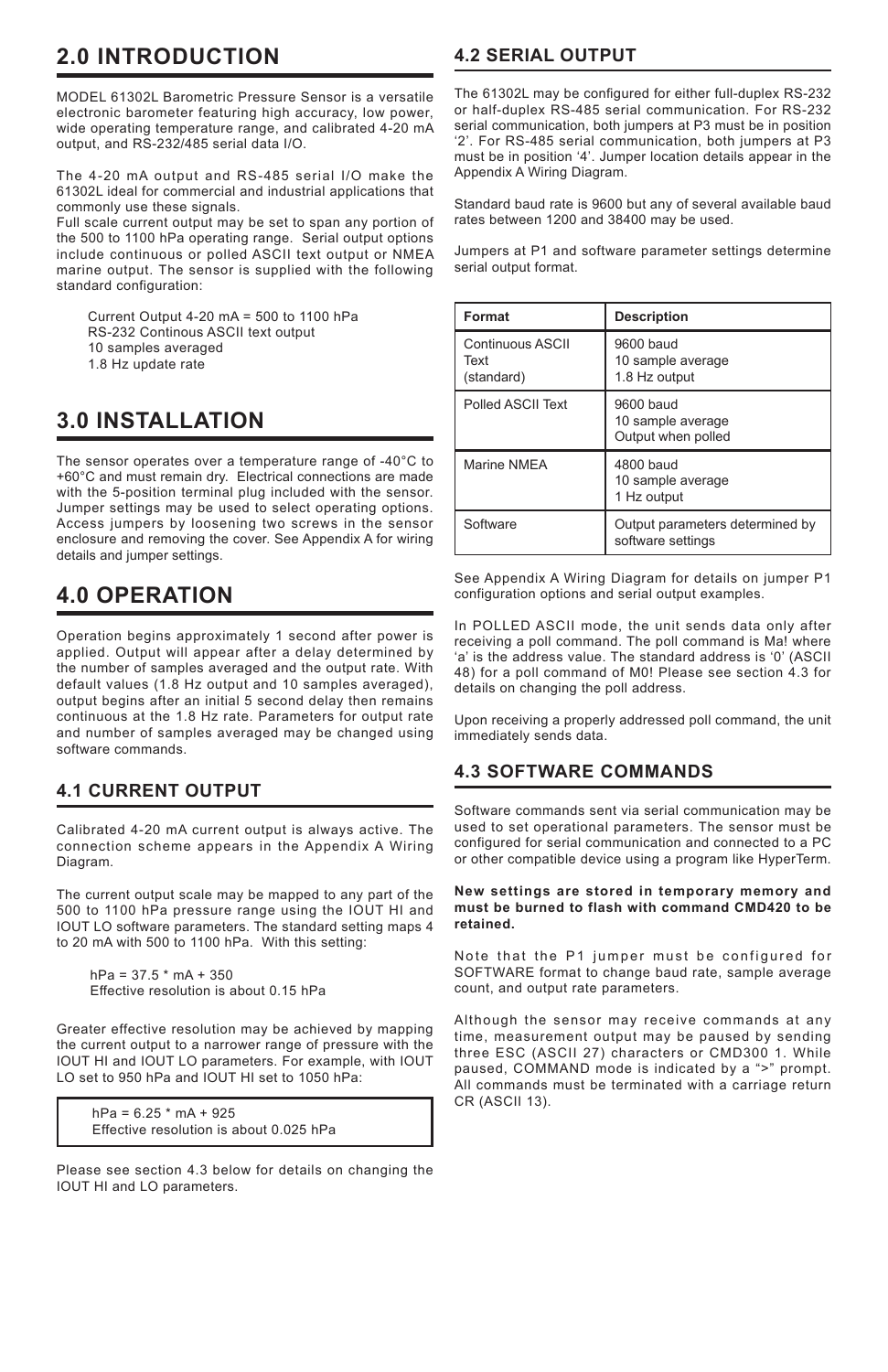#### Use "?" to list available commands as shown below.

>?

```
YOUNG 61302L SERIES BAROMETER V2.02
----------------------------------------
CMD100 n OUTPUT PERIOD (0-60 sec)
CMD105 n AVG SAMPLE COUNT (0-32)<br>CMD110 n OUTPUT FORMAT
                OUTPUT FORMAT
                (1=ASCII 2=POLLED 3=NMEA 4-RAW 5-DIAG)
CMD120 n MULTIPLIER (10000 = 1.0000)<br>
CMD125 n OFFSET (hPA x 100)
CMD125 n OFFSET (hPA x 100)<br>CMD130 n SEA LEVEL CORRECTI
CMD130 n SEA LEVEL CORRECTION (hPA x 100)<br>CMD140 n TOUT RANGE HT (500-1100)
CMD140 n IOUT RANGE HI (500-1100)
CMD142 n IOUT RANGE LO (500-1100)
CMD150 c POLL ADDR CHAR<br>
CMD160 n BAUD RATE (384
CMD160 n BAUD RATE (38400,9600,4800,2400,1200)<br>CMD300 n 1=STOP, 2=RUN
\text{CMD300 n} \quad \text{1=STOP}, \quad \text{2=RUN}CMD310 n FORCE IOUT (0-20000 FULL SCALE)
CMD400 n 1=RPT TEXT, 2=RPT CODE ONLY
CMD410 GET CAL TABLE<br>CMD420 STORE SETUP P
                STORE SETUP PARAMETERS
```
>

- **CMD100 n** sets output period in seconds. When set to zero, the output rate is 1.8 per second.
- **CMD105 n** sets the average sample count. Higher sample count yields more stable readings but will lengthen the startup delay.
- **CMD110 n** sets output format.
- **CMD120 n** sets the output multiplier. 10000 represents 1.0000
- **CMD125 n** sets the output offset in hPa x 100
- **CMD130 n** sets the sea level correction in hPa x 100

 $=[P_{unadjust} * ($  Mult / 10000 $)] + [($  Offset  $/$  100 $] + ($  Correction <sub>Sea Lvl</sub> $/$  100 $)]$ 

- **CMD140 n** sets the IOUT Pressure Range HI
- **CMD142 n** sets the IOUT Pressure Range LO IOUT Pressure Range HI must be greater than IOUT Pressure Range LO
- **CMD150 c** sets the poll address character. Any ASCII character from '0' (ASCII 48) to 'z' (ASCII 122) may be used.
- **CMD160 n** sets the baud rate. Acceptable values are 38400, 9600, 4800, 2400, and 1200. Note that the baud rate change occurs immediately after the command is received. Therefore, in order to continue communicating, the serial communication program that issued the command must also change to match.
- **CMD300 n** causes the sensor to pause or resume measurement. 1 = Stop, 2 = Run.
- **CMD400 n** causes the sensor to issue a report summarizing parameter settings.
	- 1 = Text (parameter values and labels)
	- 2 = Code Only (parameter values only).
- **CMD420** burns the current parameter settings to flash memory. This step *must* take place to retain changes to settings otherwise parameters will revert to previous values at the next power up.

## **5.0 MAINTENANCE**

The MODEL 61302L barometer requires no regular maintenance. Periodic calibration certification, if required, is available from the factory.

### **6.0 WARRANTY**

This product is warranted to be free of defects in materials and construction for a period of 12 months from date of initial purchase. Liability is limited to repair or replacement of defective item. A copy of the warranty policy may be obtained from R. M. Young Company.

### **7.0 EMC COMPLIANCE**

This device complies with Part 15 of the FCC Rules. Operation is subject to the following two conditions: (1) this device may not cause harmful interference, and (2) this device must accept any interference received, including interference that may cause undesired operation.

This equipment has been tested and found to comply with the limits for a Class A digital device, pursuant to part 15 of the FCC Rules. These limits are designed to provide reasonable protection against harmful interference when the equipment is operated in a commercial environment. This equipment generates, uses, and can radiate radio frequency energy and, if not installed and used in accordance with the instruction manual, may cause harmful interference to radio communications. Operation of this equipment in a residential area is likely to cause harmful interference in which case the user will be required to correct the interference at his own expense.

This ISM device complies with Canadian ICES-001. Cet appareil ISM est conforme à Ia norme NMB-001 du Canada.

#### EN55011/CISPR 11, Group 1, Class B device.

Class B equipment is suitable for use in domestic establishments and in establishments directly connected to a low voltage power supply network which supplies buildings used for domestic purposes.

### **8.0 CE COMPLIANCE**

This product has been tested and complies with European CE requirements for the EMC Directive. Please note that shielded cable must be used.